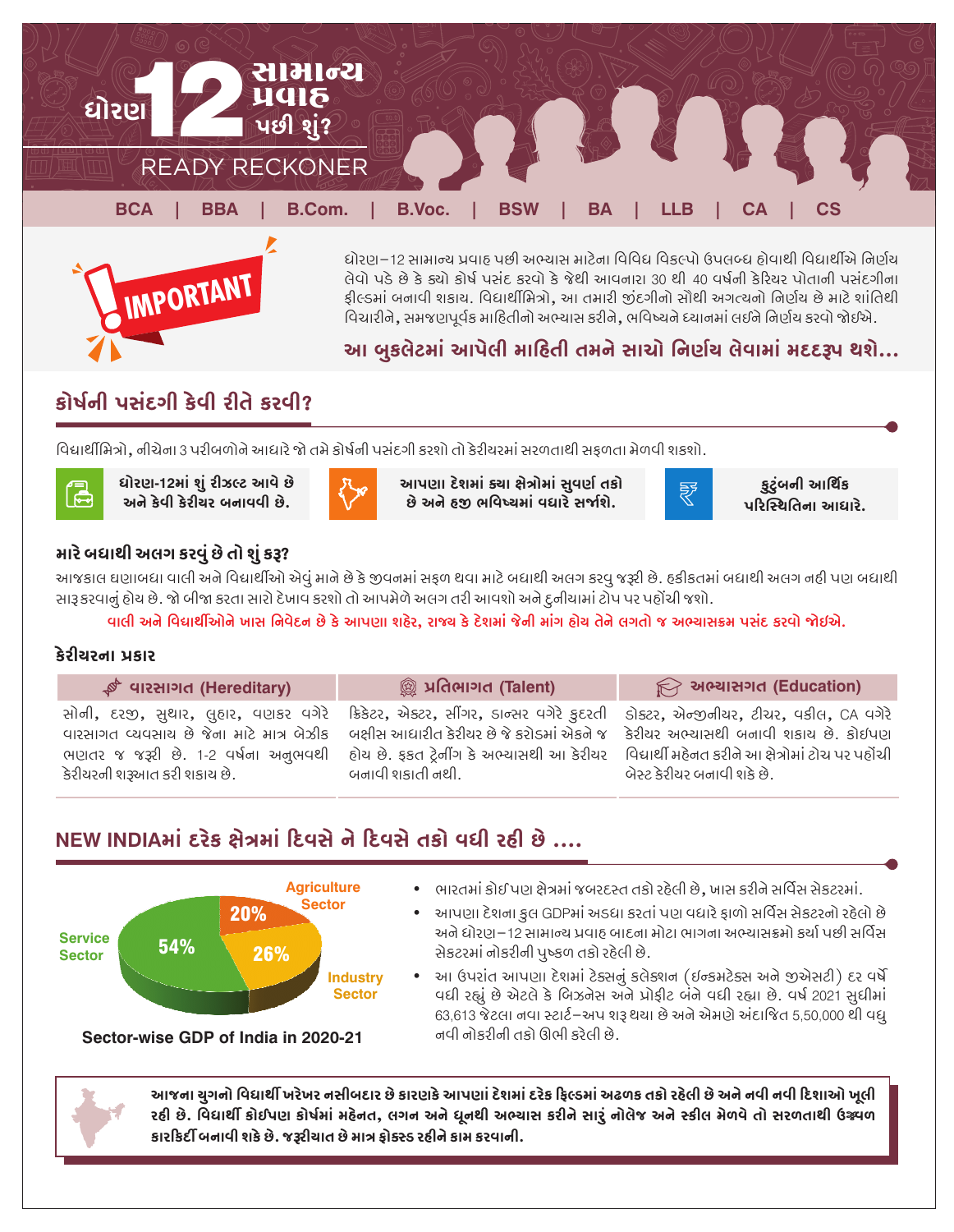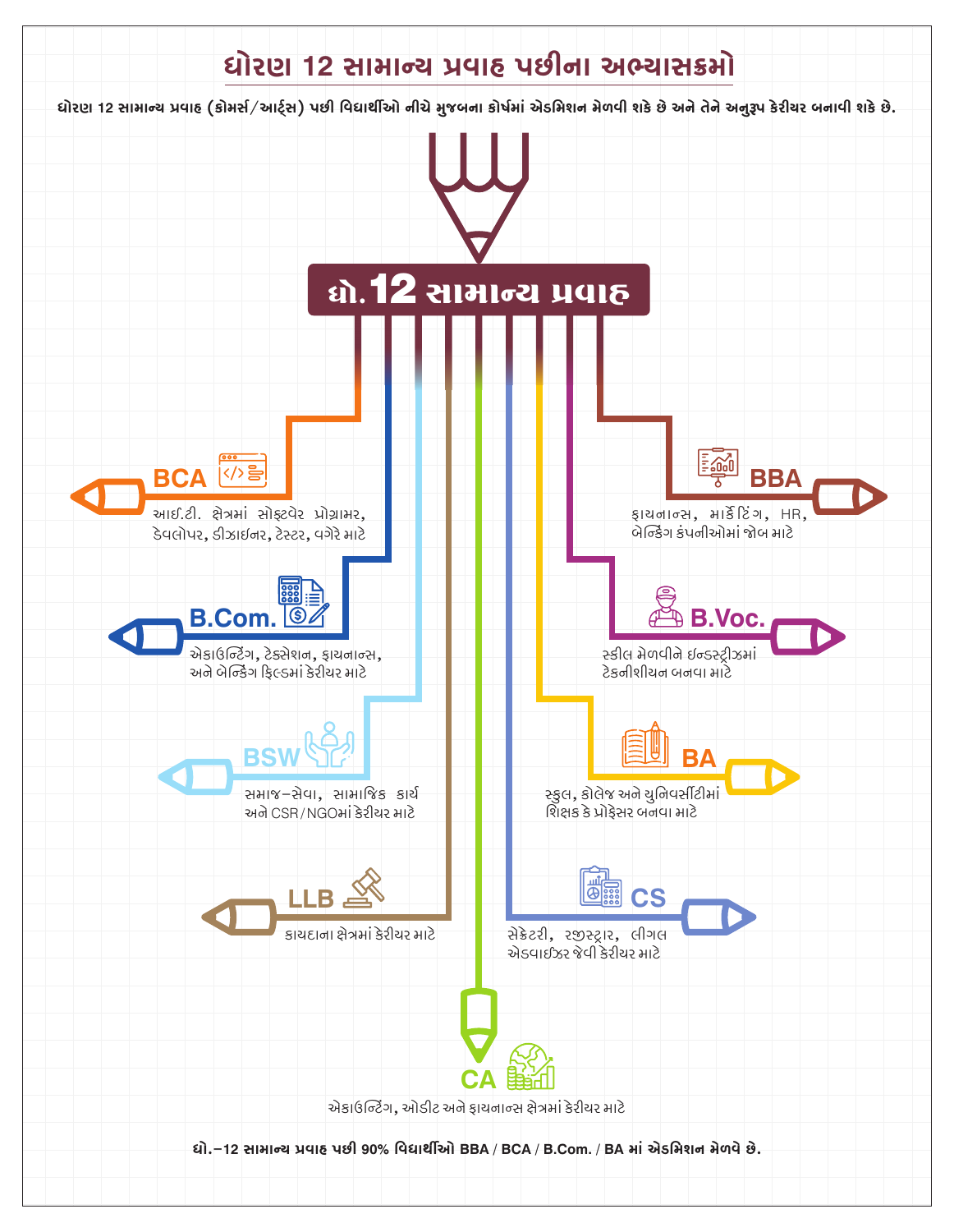# **BCA** (Bachelor of Computer Application)

#### **About Course:**

BCAમાં કોમ્પ્યુટર ફંડામેન્ટલ્સ, સોફ્ટવેર, વેબસાઈટ તથા મોબાઈલ પ્રોગ્રામિંગ, સિસ્ટમ એનાલિસીસ, ડેટાબેઝ સિસ્ટમ, ઈન્ફોર્મેશન સિક્યોરિટી વગેરે જેવા વિષયોનો અભ્યાસ કરવાનો હોય છે. આપણો દેશ સોક્ટવેર ડેવલોપમેન્ટમાં World No. 1 છે. હવે Tier-Il Citiesમાં પણ ઘણી બધી આઈ.ટી. કંપનીઓ કામ કરી રહી છે જેમ કે રાજકોટમાં 500+ આઈ.ટી. કંપનીઓમાં 5,000 કરતા પણ વધારે આઈ.ટી પ્રોફેશનલ્સ સારા પગારે જોબ કરે છે. IT સેક્ટરમાં સફળ કારકિર્દી બનાવવા ઈચ્છતા વિદ્યાર્થીઓ માટે આ કોર્ષ ખુબ ઉપયોગી છે. ખાસ કરીને Girl Students માટે સરળતાથી સફળ પ્રોફેશનલ કેરીચર બનાવવા માટે BCA બેસ્ટ ઓપ્શન છે.

#### **Career Options:**

- મુખ્યત્વે BCA ગ્રેજ્યુએટસ આઈ.ટી. કંપનીમાં ડેવલોપર (સોફટવેર, વેબસાઈટ, મોબાઈલ એપ), સપોર્ટ એક્ઝિક્યુટિવ, એડમિનિસ્ટ્રેટર (ડેટાબેઝ, નેટવર્ક, સિક્યુરીટી), બિઝનેસ ડેવલોપર એક્ઝિક્યુટિવ તરીકે કામ કરે છે.
- હવેના જમાનામાં કોમ્પ્યુટરનો ઉપયોગ કુદકે અને ભૂસકે વધી રહ્યો છે ત્યારે BCA ગ્રેજયુએટ્સ માટે ઘરઆંગણે પણ અઢળક તકો ઉભરી રહી છે.
- મોટાભાગની ઈન્ડસ્ટીઝમાં બિઝનેસ પ્રોસેસ સરળતાથી ચલાવવા માટે વિવિધ પ્રકારના સોક્ટવેર જેવા કે ERP, MIS, CRM, Mobile Apps વગેરેનો ઉપયોગ થાય છે. આ સોફટવેરના ડેવલોપમેન્ટ, સપોર્ટ, ઓપરેટીંગ માટે બહોળા પ્રમાણમાં BCA ગ્રેજ્યુએટસની જરૂરીયાત પડે છે.
- પ્રાઈવેટ સેક્ટરની Non-IT કંપનીઓની ઓફીસમાં કોમ્પ્યુટર મેનેજમેન્ટ, ડેટાબેઝ મેનેજમેન્ટ, એડમિનિસ્ટેશન વગેરેમાં પણ નોકરીની ઘણી તકો રહેલી છે.
- વિદ્યાર્થીઓ ફ્રી–લાન્સિંગ દ્વારા પોતાનો સ્વતંત્ર બિઝનેસ પણ શરૂ કરી શકે છે.
- આ ઉપરાંત ધોરણ–1 થી કોલેજ સુધીના તમામ અભ્યાસક્રમમાં કોમ્પ્યુટર ટીચર બનવા માટેનો વિકલ્પ પણ ઉપલબ્ધ છે.

#### **Further Study:**

BCA પૂર્ણ કર્યા બાદ વિદ્યાર્થીઓ MCAની ડિગ્રી મેળવીને કોમ્પ્યુટર એન્જીનીયરને સમકક્ષ બની શકે છે.

# $\overline{\mathbf{V}}$  Job Roles:

- ા વેબ ડેવલોપર
- સોક્ટવેર ડેવલોપર
- મોબાઈલ એપ ડેવલોપર
- સોકટવેર ટેસ્ટર
- સિસ્ટમ એડમિનિસ્ટેટર
- કોમ્પ્યુટર એપ્લિકેશન એક્સપર્ટ
- ડેટા એનાલિસ્ટ
- દ્યવ્હોર્મેશન સિસ્ટમ મેનેજર
- ડેટાબેઝ એડમિનિસ્ટ્રેટર
- કોમ્પ્યુટર સિસ્ટમ એનાલિસ્ટ
- ચીક ઈન્કોર્મેશન ઓકીસર
- સિસ્ટમ એન્જીનીયર
- $5315.505$
- ટીજીટલ માર્કેટીંગ

# ધો.–12 સામાન્ય પ્રવાહ પછી ગર્લ્સ માટે ક્યો વિકલ્પ ઉત્તમ છે?

# BCA / MCA, કારણકે તે સરળતાથી સ્વનિર્ભર થઈ શકે છે.



- નેક્સ્ટ જનરેશન ડિજિટલ મધર બનવા માટે, ભવિષ્યમાં ખુબ જ અગત્યની બાબત બની રહેશે.
- સોફ્ટ બ્રાન્ચ, ફક્ત ઓફિસ જોબ, સાઈટ પર જવાનું કે ફિઝીકલ વર્ક હોતું નથી.
- જેન્ડર(સ્ત્રી/પરૂષ) ભેદભાવ વગરનું વર્ક કલ્ચર. કોઈપણ આઈ.ટી કંપનીની ઓફિસમાં તમને બોયઝ અને ગર્લ્સનો રેશીયો લગભગ સરખો જોવા મળશે.
- જો ટીચર બનવુ હોય તો ઘોરણ–1 થી કોલેજ સુધીના તમામ કોર્ષમાં વિપુલ તકો.
- લોકલ ટુ ગ્લોબલ જોબ (રાજકોટ થી અમેરિકા સુધી). રાજકોટમાં લગભગ 500 કરતાં વધારે IT કંપનીઓ છે, જેમાં 5,000 કરતાં વધારે આઈ.ટી પ્રોફેશનલ્સ કામ કરી રહ્યા છે. વિદેશમાં સ્થાયી થવા માટે પણ ઘણી સારી તકો છે.
- કાઈનલ ચરમાં **સરળતાથી સારા પગારે પ્લેસમેન્ટ** થઈ જાય છે અને પગાર વધારો પણ ઝડપી મળે છે.
- મોટા ભાગની આઈ.ટી કંપનીઓમાં **5 Days/Week (શનિ–રવિ રજા)** હોય છે અને **જોબ ટાઈમીંગ પણ ફ્લેક્સિબલ** હોય છે. વહેલા–મોડા આવી કે જઈ શકો છો.
- માત્ર 3 વર્ષનો અભ્યાસક્રમ, ફીનું ધોરણ એફોર્ડેબલ, સરળતાથી એડમિશન, વગેરે.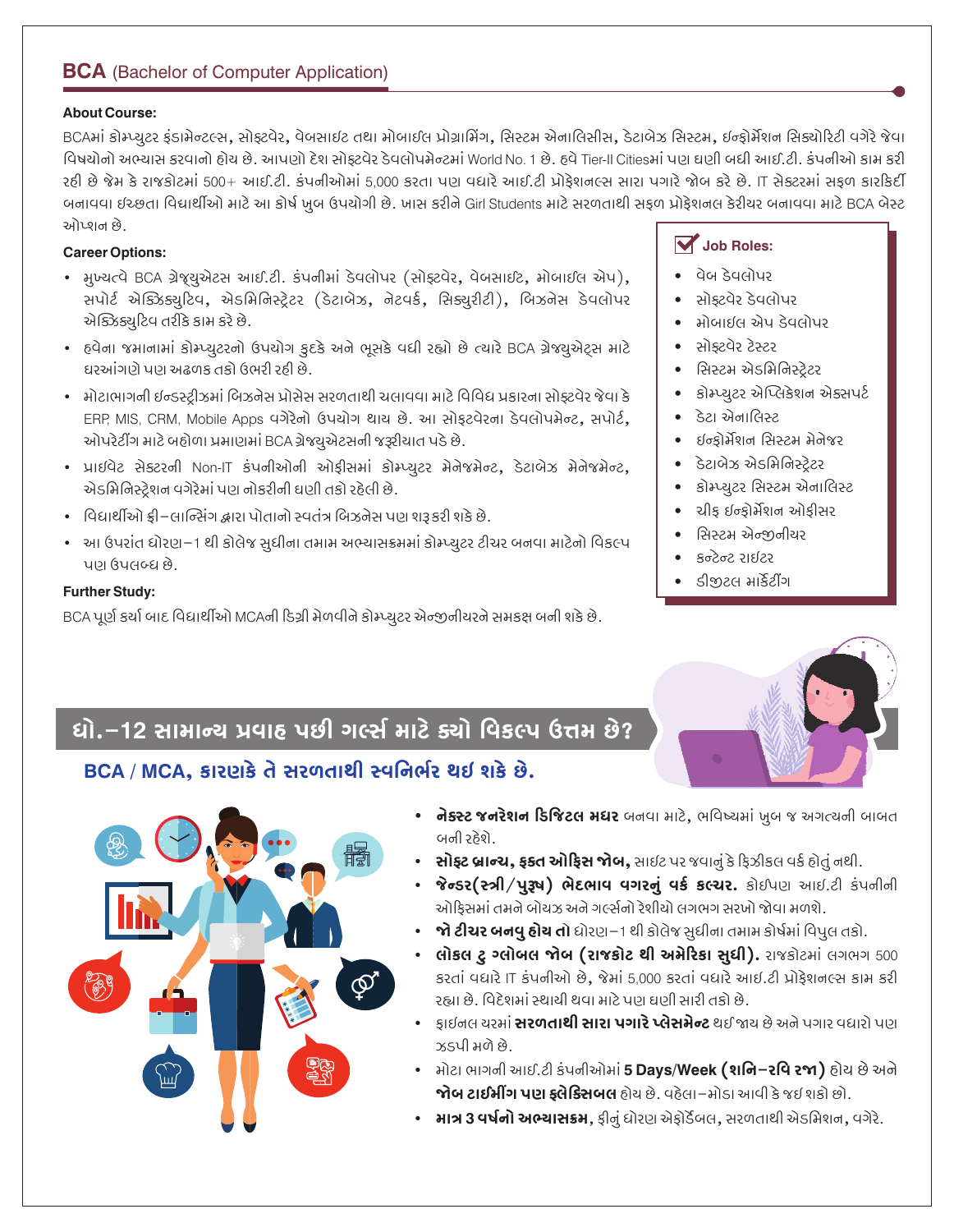# **BBA** (Bachelor of Business Administration)

#### **About Course:**

BBA વિદ્યાર્થીઓને બિઝનેસ મેનેજમેન્ટ, ફાયનાન્સ, HR, બેન્કિંગ તેમજ માર્કેટિંગના કોન્સેપ્ટસ, થિયરી અને ફિલ્ડ વર્કનું નોલેજ આપે છે જે વિદ્યાર્થીમાં બિઝનેસ અને મેનેજમેન્ટને લગતા નિર્ણયો લેવાની સ્કીલ ડેવલોપ કરે છે. BBAમાં લેક્ચર્સ, પ્રેકટીકલ્સ, ગ્રૂપ ડિસ્કશન, પ્રોજેક્ટ્સ, પ્રેઝન્ટેશન અને ઈન્ટર્નશીપ દ્વારા વિદ્યાર્થીઓમાં કોમ્યુનિકેશન તેમજ બિઝનેસ મેનેજમેન્ટના વિવિધ પાસાઓની સમજ કેળવવામાં આવે છે. જે વિદ્યાર્થીઓને કોર્પોરેટ ક્ષેત્રમાં સફળ કેરીચર બનાવવા માટે મદદરૂપ થાય છે. ટુંકમાં, BBA વિદ્યાર્થીઓમાં નવો બિઝનેસ શરૂ કરવાની તેમજ બિઝનેસ સારી રીતે ચલાવવાની સોફ્ટ સ્કીલ્સ ડેવલોપ કરે છે.

#### **About Specializations:**

BBA/BBAHons. અભ્યાસક્રમમાં ફાઈનાન્સ, માર્કેટિંગ, હ્યુમન રીસોર્સ (HR), ઈન્ટરનેશનલ બિઝનેસ, પ્રોડક્શન & ઓપરેશન મેનેજમેન્ટ, એન્ટરપ્રેન્ચોરશીપ & ફેમિલી બિઝનેસ તેમજ બેન્કિંગ & ઈન્સ્ચોરન્સ વગેરે જેવા વિષયોનો સમાવેશ થાય છે.

#### **Career Options:**

- બિઝનેસ અને કોર્પોરેટ મેનેજમેન્ટમાં આકર્ષક કારકિર્દી માટે BBA બેસ્ટ કોર્સ છે.
- વિવિધ સેક્ટર્સ જેવા કે બેન્કિંગ, ફાયનાન્સ, ઇન્સ્યોરન્સ, માર્કેટિંગ, રિફ્રુટમેન્ટ, એજયુકેશન, મેન્યુફેક્ચરિંગ, રીટેઈલ, સ્ટાર્ટ-અપ વગેરેમાં જોબ માટેની પુષ્કળ તકો રહેલી છે. પ્રાઈવેટ સેક્ટરની મોટા ભાગની કંપનીઓમાં કાયનાન્સ, માર્કેટિંગ અને HRને લગતી જોબ માટે બહોળી સંખ્યામાં BBA ગ્રેજયુએટસની જરૂરીયાત હંમેશા હોય છે.
- જે વિદ્યાર્થીઓ ભવિષ્યમાં પોતાનો બિઝનેસ શરૂ કરવા ઈચ્છતા હોય અથવા ફેમીલી બિઝનેસમાં જોડાવા ઈચ્છતા હોય એમના માટે પણ આ કોર્ષ ઉપયોગી છે.

#### **Further Study:**

BBA પૂર્ણ કર્યા બાદ વિદ્યાર્થીઓ ફાયનાન્સ, માર્કેટીંગ, HR, બેન્કિંગ, ઈન્ટરનેશનલ બિઝનેસ, ઓપરેશન્સ, પ્રોડકશન્સ વગેરેમાં MBA કરી શકે છે. BBAના વિદ્યાર્થીઓ મેનેજમેન્ટ અને એડમિનિસ્ટ્રેશનનું નોલેજ ધરાવતા હોવાથી એમના માટે MBAનો અભ્યાસક્રમ સરળ બની જાય છે.

### $\overline{\mathbf{V}}$  Job Roles:

- डायनान्स भेनेश्वर
- બેક ઓકિસ એક્ઝિક્યટિવ
- માર્કેટિંગ એક્ઝિક્યુટિવ
- સેલ્સ એક્ઝિક્યુટિવ
- HR ઓપરેશન મેનેજર
- એડમિન એક્ઝિક્યુટિવ
- બિઝનેસ એક્ઝિક્યુટિવ
- मेनेश्नोन्ट એકાઉન્ટન્ટ
- કાયનાન્શિયલ પ્લાનર
- સ્ટોક બ્રોકર

#### **B.Com.** (Bachelor of Commerce)

#### **About Course:**

B.Comના અભ્યાસક્રમમાં મુખ્યત્વે એકાઉન્ટિંગ, કોર્પોરેટ ટેક્સ, ઇકોનોમિકસ, કોર્પોરેટ લો, કંપની ઓડિટ, બિઝનેસ મેનેજમેન્ટ, વગેરેનો સમાવેશ થાય છે, જે બિઝનેસના ફાયનાન્સ અને એકાઉન્ટિંગનો આઈડીયા આપે છે. B.Com કર્યા બાદ કોમર્સ ફિલ્ડના મોટાભાગના વિકલ્પોમાં અવકાશ હોવાથી આ અભ્યાસક્રમ કોમર્સ સ્ટ્રીમનો સૌથી વધુ લોકપ્રિય અભ્યાસક્રમ છે.

#### **About Syllabus:**

આ અભ્યાસક્રમમાં એકાઉન્ટિંગ, ટેક્સેશન, ઑડિટિંગ, ફાયનાન્સ, બેન્કિંગ, બિઝનેસના લો, માર્કેટીંગ, HR, સ્ટેટેસ્ટિક્સ વગેરે જેવા વિષયોનો સમાવેશ કરવામાં આવે છે. આ ઉપરાંત વિવિધ ફાયનાન્સીયલ ઇન્સ્ટીટયૂટસ જેવી કે બેંક, મ્યુચ્ચલ ફંડ, ઈન્સ્યોરન્સ, NBFC વગેરેનો પણ સમાવેશ થાય છે.

#### **Career Options:**

- આ કોર્ષમાં ગ્રેજયુએશન કર્યા બાદ વિદ્યાર્થીઓ પાસે પ્રાઈવેટ સેક્ટરમાં કારકિર્દી બનાવવા માટે પુષ્કળ તકો રહેલી છે. વિદ્યાર્થીઓ બેંક, ઈન્સ્યોરન્સ, ફાયનાન્સ તેમજ વિવિદ્ય કોર્પોરેટ સેક્ટરમાં ખુબ જ સારી કારકિર્દી બનાવી શકે છે.
- નાના કે મોટા કોઈપણ બિઝનેસને એકાઉન્ટીંગ કરવા માટે B.Com ગ્રેજયુએટ્સની જરૂર પડે છે.
- આ કોર્ષમાં બેન્કિંગ, કાયનાન્સ, એકાઉન્ટિંગ અને ટેક્સેશન જેવા વિષયોનો અભ્યાસ આવતો હોવાથી જે વિદ્યાર્થીઓ પોતાનો બિઝનેસ શરૂ કરવા ઈચ્છતા હોય અથવા તો કેમિલી બિઝનેસમાં જોડાવા ઈચ્છતા હોય તેમના માટે આ કોર્ષ ખૂબ જ ઉપયોગી છે.

#### **Further Study:**

ભવિષ્યમાં M.Com., MBA, CA, CS, CFA, CMA, CPA કરવા ઈચ્છુક વિદ્યાર્થીઓ માટે પણ આ કોર્ષ ખુબ જ ઉપયોગી છે તેમજ ગ્રેજ્યુએશન પછી આવતી તમામ સરકારી નોકરીઓની તકો રહેલી છે.

## $\overline{\mathbf{V}}$  Job Roles:

- એકાઉન્ટન્ટ
- ∙ ટેક્સ કન્સલ્ટન્ટ
- र्धन्स्योरन्स डन्सल्टन्ट
- $\overline{\phantom{a}}$
- પોર્ટકોલિયો આસિસ્ટન્ટ
- સેલ્સ એક્ઝિક્યુટિવ
- डोस्ट એस्टीमेंटर
- બજેટ એનાલિસ્ટ
- કાયનાન્શિયલ પ્લાનર
- સ્ટોક બ્રોકર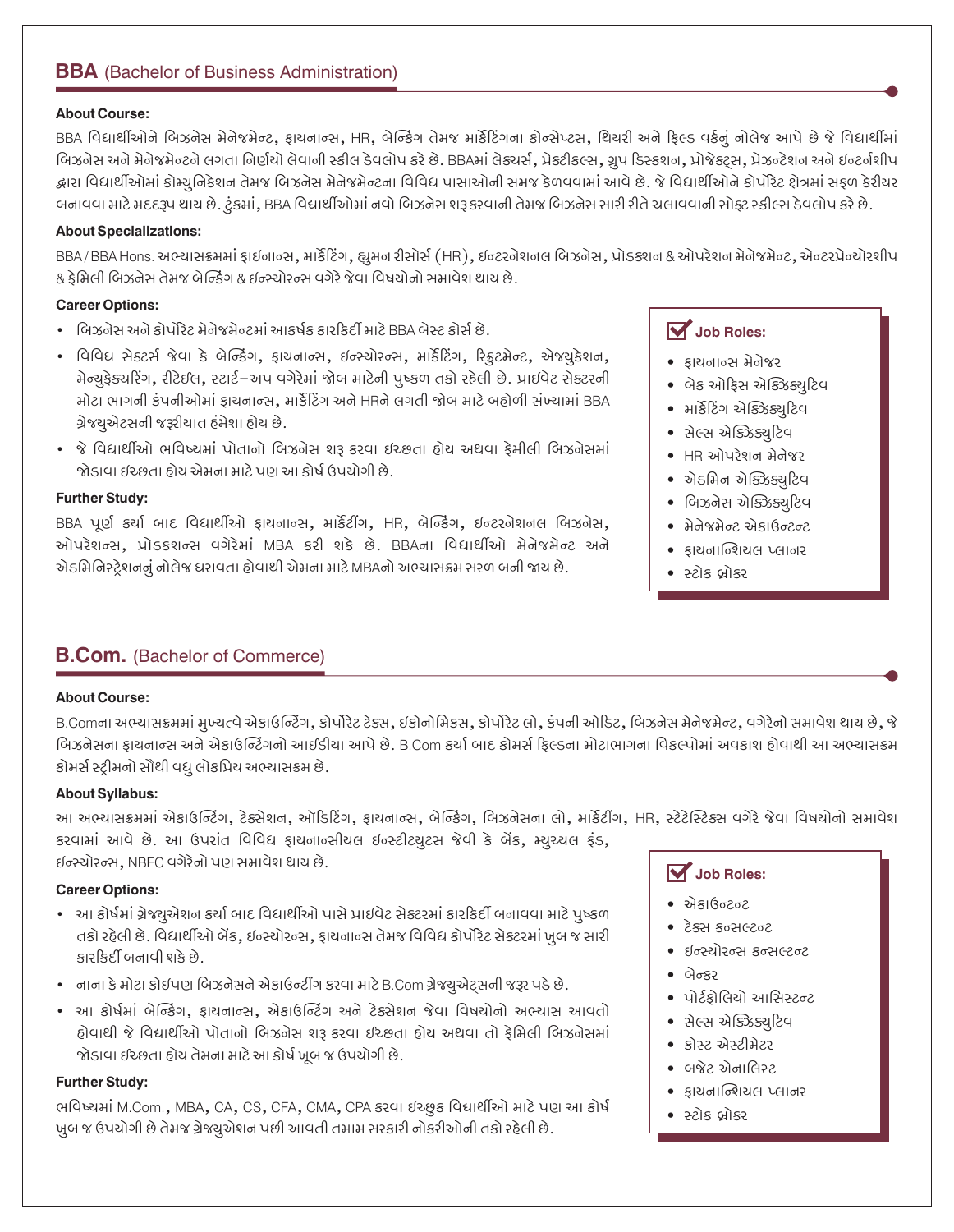# **B.Voc.** (Bachelor of Vocation)

#### **About Course:**

B.Voc. સ્કીલ આધારીત કોર્ષ છે જે થિયરીટીકલ નોલેજને બદલે ડાયરેક્ટ એપ્લીકેશન આધારીત હોય છે. હેલ્થકેર, મેન્યુફેક્ચરિંગ, ઓટોમોબાઈલ, ટ્રરીઝમ, એગ્રીકલ્ચર, માર્કેટિંગ, ગ્રાફિક ડીઝાઈન અને પ્રિન્ટીંગ, બ્યુટી અને વેલનેસ વગેરે જેવી વિવિધ ઈન્ડસ્ટ્રીઝની કાર્યશૈલી અને સ્કીલની જરૂરીયાતને ધ્યાનમાં રાખીને કોર્ષ ડિઝાઈન કરવામાં આવે છે. આ કોર્ષ વિદ્યાર્થીને ઈન્ડસ્ટ્રી–રેડી બનાવે છે જેથી કોર્ષ પૂર્ણ કર્યા બાદ તરત જ જોબ મળી જવાની શક્યતાઓ વધી જાય છે.

#### **About Specializations:**

આ કોર્ષમાં વિદ્યાર્થીઓને સ્પેશ્ચલાઈઝેશન માટે ઘણા બધા વિષયોના ઓપ્શન ઉપલબ્ધ છે જેવા કે પેરા मेडिइલ એન્ડ हेલ्थ એડમિનિસ્ટેશન, રિન્ચએબલ એનર્જી મેનેજમેન્ટ, વેબ ટેકનોલોજી એન્ડ મલ્ટીમીડિયા, ફેશન ટેકનોલોજી એન્ડ ગાર્મેન્ટ ડિઝાઈનિંગ, ફેશન ડિઝાઈનિંગ, ઈન્ફોર્મેશન ટેકનોલોજી, લોજિસ્ટિક મેનેજમેન્ટ, જવેલરી ડિઝાઈનિંગ, ડેટા એન્ડ વેબ ઍનાલિટિક્સ, એનિમેશન, ગ્રાકિક ડિઝાઈન, પ્રિન્ટિંગ ટેકનોલોજી, કડ પ્રોસેસિંગ ટેકનોલોજી, કેટરિંગ ટેકનોલોજી એન્ડ હોટેલ મેનેજમેન્ટ, ઈન્ડસ્ટીચલ ઓટોમેશન, ઓટોમોબાઈલ સર્વિસીંગ, બેન્કિંગ અને ફાઈનાન્સ, ટ્રાવેલ અને ટૂરીઝમ, મોબાઈલ કોમ્યુનીકેશન વગેરે.

#### **Career Options:**

- B.Voc. ઈન્ડસ્ટ્રીલક્ષી કોર્ષ હોવાને લીધે હેલ્થકેર, મેન્યુફેક્ચરિંગ, ઓટોમોબાઈલ, ટ્રરીઝમ, એગ્રીકલ્ચર, માર્કેટિંગ, ગ્રાફિક ડીઝાઈન અને પ્રિન્ટીંગ, બ્યૂટી અને વેલનેસ વગેરે જેવી વિવિધ કંપનીઓમાં જોબની વિપલ તકો રહેલી છે.
- B.Voc. પૂર્ણ કર્યા બાદ ટુલ રૂમ આસિસ્ટન્ટ, રેસ્ટોરન્ટ મેનેજર, ટ્રેનીંગ ઓફીસર, લેબોરેટરી આસિસ્ટન્ટ તરીકે જોબની તકો રહેલી છે.
- કોઈ એક ક્ષેત્રમાં નિપુણ થયા બાદ પોતાનો બિઝનેસ પણ શરૂ કરી શકાય છે.

#### **Further Study:**

B.Voc. પૂર્ણ કર્યા બાદ માસ્ટર ઓક વોકેશન (M.Voc.) કે માસ્ટર ઓક બિઝનેસ એડમિનિસ્ટેશન (MBA) પાગ કરી શકાય છે.

# **BSW** (Bachelor of Social Work)

#### **About Course:**

BSW સમાજ–સેવાને (Social Service & Social Welfare) સંબંધિત કોર્ષ છે. સામાજિક કાર્યમાં રસ–રૂચી ધરાવતા તેમજ ખાસ કરીને ગ્રામ્ય કક્ષાએ સામાજિક કાર્ય અંગેની કારકિર્દી ઘડવા ઈચ્છતા વિદ્યાર્થીઓ માટે ઉપયોગી કોર્ષ છે. પછાત, રોગી, ગરીબ, દિંસાગ્રસ્ત, કુદરતી આપતીનો ભોગ બનેલા લોકોની સેવા કરવાની તક મળે છે.

#### **About Syllabus:**

BSW અભ્યાસક્રમમાં માનવ વિકાસ, સામાજિક કાર્ય સંશોધન અને વિશ્લેષણ, વિચારધારા અને સામાજિક કાર્ય નીતિશાસ્ત્ર, પુનર્વસન, ગરીબી ઘટાડો, કોર્પોરેટ સામાજિક જવાબદારીઓ, સામાજિક કાયદો અને મજૂર કલ્યાણ વગેરે જેવા વિષયોનો અભ્યાસ આવે છે.

#### **Career Options:**

- BSW કોઈ પરંપરાગત કારકિર્દી નથી. આપાતકાલીન પરિસ્થિતિમાં પણ ખરેખર સખત મહેનત તેમજ સમાજસેવા કરવાની ઈચ્છા ધરાવતા વિદ્યાર્થીઓએ જ આ કોર્ષ પસંદ કરવો જોઈએ.
- મોટી કંપનીઓ પોતાની સામાજિક જવાબદારી (CSR) અદા કરવા માટે BSW કે MSW થયેલા વિદ્યાર્થીઓને જોબ પર રાખે છે. આ ઉપરાંત, બિનસરકારી સંસ્થાઓ (NGO)માં સંચાલન, વઠીવટ પુત્ર કાર્યક્રમ અમલીકરાગ માટે પાગ બોકરીબી અબેક તકો રઠેલી છે.
- BSW બાદ સરકારમાં સમાજ કલ્યાણ અધિકારી, સમાજ સુરક્ષા અધિકારી, વુમન અને ચાઈલ્ડ ડેવલોપમેન્ટ વિભાગમાં, સરકારી હોસ્પિટલોના PSM (Preventive & Social Medicine) વિભાગોમાં, ચુનાઈટેડ નેશન્સ સંચાલિત કાર્યક્રમોમાં તેમજ કોર્પોરેશન અને નગરપાલિકાઓમાં વિવિધ ઇોક્ષાઓ પર બોકરી મળવાની શક્યતાઓ છે

#### **Further Studv:**

BSW પૂર્ણ કર્યા બાદ અનુસ્નાતક કક્ષાએ માસ્ટર ઓફ સોશિયલ વર્ક (MSW) તેમજ MBA કરી શકાય છે.

# **V** Job Roles:

- રે જ્નિશિયન
- ફડ ટેક્નોલોજિસ્ટ  $\bullet$
- ट्रेर्शनर
- $\bullet$  એન્જીનીયર
- ઓગ્રॅનિક ક્રેમિસ્ટ
- બાચોકેમિસ્ટ  $\bullet$
- એકાઉન્ટન્ટ
- કેલ્શ વર્કર
- આસિસ્ટન્ટ પેથોલોજસ્ટ  $\bullet$
- કાર્મસી આસિસ્ટન્ટ
- हेલ्थेडेर टेडनीश्यन
- रेस्टोरन्ट भेजेश्वर
- ટેનીંગ ઓકીસર

# $\overrightarrow{M}$  Job Roles:

- भश्नर इत्याण निष्णांत
- ક્રિમિનોલોજી નિષ્ણાંત
- પ્રોબેશન ઓફિસર
- Sozosflkis .
- સામાજિક કાર્યકર
- ાર્ગલેન્ઝેલર
- $\bullet$  શિક્ષક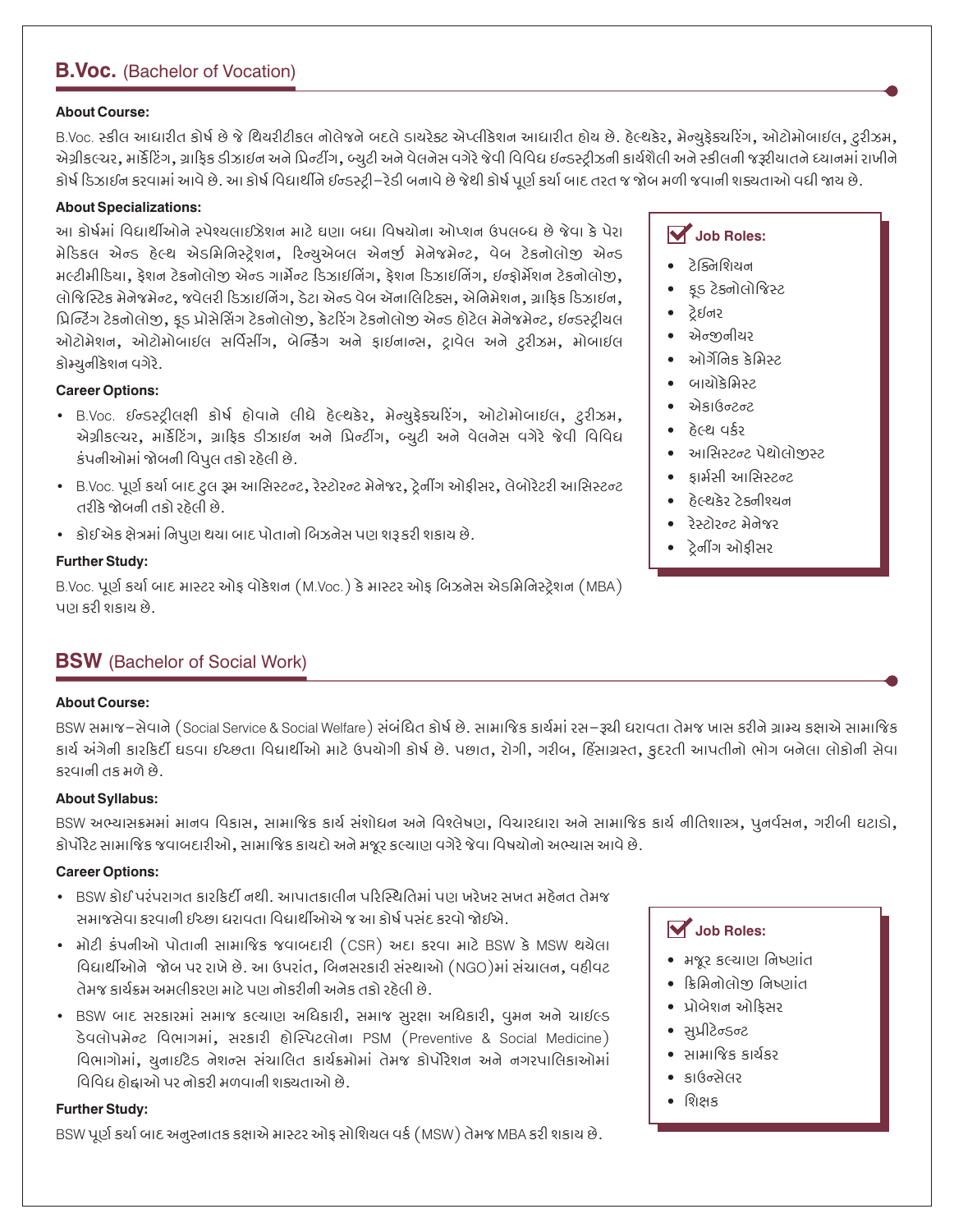# **BA** (Bachelor of Arts)

#### **About Course:**

BA લિબરલ સ્ટડીઝનો કોર્ષ છે. જેમાં મુખ્યત્વે ઇતિહાસ, લિટરેચર (ભાષા, કવિતા, લેખન), પરફોર્મીંગ આર્ટસ (ડાન્સિંગ, સિન્ગીંગ, પ્લેચીંગ ઇન્સ્ટ્રમેન્ટ), ફાઈન (વિઝ્યુઅલ) આર્ટસ (પેઈન્ટિંગ, ફોટોગ્રાફી, સ્કલ્પચર, વગેરે), હોમ સાયન્સ (ફડ, ન્યુટ્રીશન, કલોથીંગ) વગેરેનો સમાવેશ થાય છે. સારી ક્રિએટિવિટી અને નેચરલ ટેલેન્ટ ધરાવતા વિદ્યાર્થીઓ કે જેમને વિવિધ આર્ટસમાં રસ છે તેમના માટે BA એક સારો વિકલ્પ છે.

#### **About Syllabus:**

આ અભ્યાસક્રમમાં વિવિધ વિષયોરૂપી અનેક વિકલ્પો હોય છે જેમ કે ભાષા (ગુજરાતી, હિન્દી, અંગ્રેજી), અર્થશાસ્ત્ર, ફિલોસોફી, સાહિત્ય, સાયકોલોજી (મનોવિજ્ઞાન), જર્નાલિઝમ, પોલિટિકલ સાયન્સ, ફોરેન લેંગ્વેજીસ, વગેરે. આ ઉપરાંત વિદ્યાર્થીઓ પોતાની રૂચીને અનુરૂપ વિષયો પણ પસંદ કરી શકે છે.

#### **Career Options:**

- BA B.Ed કરેલ વિદ્યાર્થીઓને પ્રાથમિક અને માધ્યમિક શાળામાં શિક્ષક તરીકે નોકરી મળી શકે છે. જેમના માટે ટીચર્સ એપ્ટિટ્યુડ ટેસ્ટ (TAT) અને ટીચર્સ એલિજિબિલિટી ટેસ્ટ (TET) પરીક્ષા પાસ કરવી કરજિયાત છે.
- કોલેજ અને યુનિવર્સિટીમાં પ્રોફેસર તરીકે પણ સારી તકો છે.
- આ ઉપરાંત કંપનીઓમાં બ્લોગર, એડિટર, એડ્વર્ટાઇઝીંગ રાઈટર, સ્ક્રિપ્ટ રાઈટર, કન્ટેન્ટ રાઈટર વગેરે જેવી નોકરીની તકો રહેલી છે.
- આ સિવાય વિવિધ અખબારો અને બિઝનેસ ચેનલોમાં ન્યુઝ રીપોર્ટર, જર્નાલિસ્ટ, એડિટર જેવી પોસ્ટ માટે પણ BA ગ્રેજયુએટસની જરૂરીયાત હોય છે.
- આ અભ્યાસક્રમ પ્રમાણમા સરળ હોવાથી ગ્રેજ્યુએશન બાદ સ્પર્ધાત્મક પરીક્ષા આપીને સરકારી / અર્ધસરકારી નોકરી મેળવવા ઇચ્છુક વિદ્યાર્થીઓ માટે ફાયદારૂપ છે.

#### **Further Study:**

BA કર્યા બાદ વિદ્યાર્થીઓ B.Ed. MBA. MFA તેમજ MAનો કોર્ષ કરી શકે છે.

### **LLB** (Bachelor of Legislative Law)

#### **About Course:**

કાયદાના ક્ષેત્રમાં કારકિર્દી બનાવવા માટે LLBની ડિગ્રી મેળવવી ફરજીયાત છે. ધોરણ−12 પછી 5 વર્ષનો ઇન્ટિગ્રેટેડ પ્રોગ્રામ છે જયારે ગ્રેજ્યુએશન થયેલા વિદ્યાર્થીઓ માટે LLBનો સમયગાળો 3 વર્ષનો હોય છે. લો ડિગ્રી મેળવ્યા બાદ એક વર્ષનું પ્રોબેશન કર્યા બાદ બાર કાઉન્સીલમાં નામ નોંધાવી દેશમાં કોઈપણ સ્થળે વકીલાત કરવાની મંજૂરી મેળવી શકાય છે

#### **About Syllabus:**

આ કોર્ષમાં લેબર લો, સિવિલ પ્રોસીજર, માનવાધિકાર, કાનુની, ફોજદારી તેમજ અન્ય વિવિધ કાયદાઓની સમજ આપતા વિષયોનો અભ્યાસ કરવામાં આવે છે.

#### **Career Options:**

- LLB બાદ મેજિસ્ટ્રેટ પણ બની શકાય છે. આ ઉપરાંત અનુભવ પછી સરકારી વકીલ તેમજ બહોળા અનુભવ પછી દેશમાં મહ્ત્વના ગણાતા એડવોકેટ જનરલ, એટર્ની જનરલ, સોલીસીટર જનરલ, ચીફ જસ્ટીસ, વગેરે જેવા હોદ્ઘાઓ પણ મેળવી શકાય છે.
- મોટા ભાગની સરકારી કચેરીઓમાં LLB ગ્રેજ્યુએટ્સની કાનૂની સલાહકાર તરીકે નિમણૂક થતી હોય છે.
- નનામાંકિત વકીલોની પેઢીમાં તેમજ મલ્ટીનેશનલ કંપનીઓમાં કંપની વતી કાયદાકીય પ્રશ્નો હલ કરવા વકીલોની જરૂરીયાત હોય છે.
- બેન્કિંગ ઈન્સ્ચોરન્સ અને કાચનાન્સ સેકટરમાં પણ જોબની તકો બહોળા પ્રમાણમાં હોય છે.
- LLB થયા બાદ થોડા વર્ષોનો અનુભવ મેળવી પ્રાઈવેટ પ્રેક્ટીસ પણ શરૂ કરી શકાય છે.

#### **Further Study:**

કોર્પોરેટ લો, ઈન્ટરનેશનલ લો, ઈન્ટેલેકચ્યુચલ પ્રોપર્ટી લો, સિવિલ લો, ક્રિમિનલ લો, વગેરે વિષયોમાં માસ્ટર ઓફ લો (LLM) કરી કાયદાના વિષયમાં સ્પેશ્યાલિસ્ટ બની શકાય છે.

- **V** Job Roles:
	- અધ્યાપક
	- કન્ટેન્ટ રાઈટર
	- ટાન્સલેટર
	- બેક ઓફિસ એક્ઝિક્યુટિવ
	- જર્ભાલિસ્ટ
	- સાઈકોલોજીસ્ટ  $\bullet$
	- દાકાસકાર
	- આર્કીયોલોજીસ્ટ  $\bullet$
	- ન્ચઝ રીપોર્ટર  $\bullet$
	- બ્લોગર

- $\overline{\mathbf{V}}$  Job Roles:
- કાયદાકીય વ્યવસ્થાપક
- એટર્ની
- वश्चीत
- જનરલ કાઉન્સેલર
- डानूनी संसाहड़ार
- સરકારી વકીલ
- કાનૂની બાબતોના મેનેજર
- કાનૂની અધિકારી
- લો કોલેજમાં પ્રોફેસર
- ાનોંધઃ દેશની 23 નેશનલ લો ચુનિવર્સિટીઝના અંડરગ્રેજ્યુએટ અને પોસ્ટગ્રેજ્યુએટ પ્રોગ્રામમાં એડમીશન માટે કોમન લો એડમિશન ટેસ્ટ (CLAT)ની પરીક્ષા આપવાની ઠોચ છે.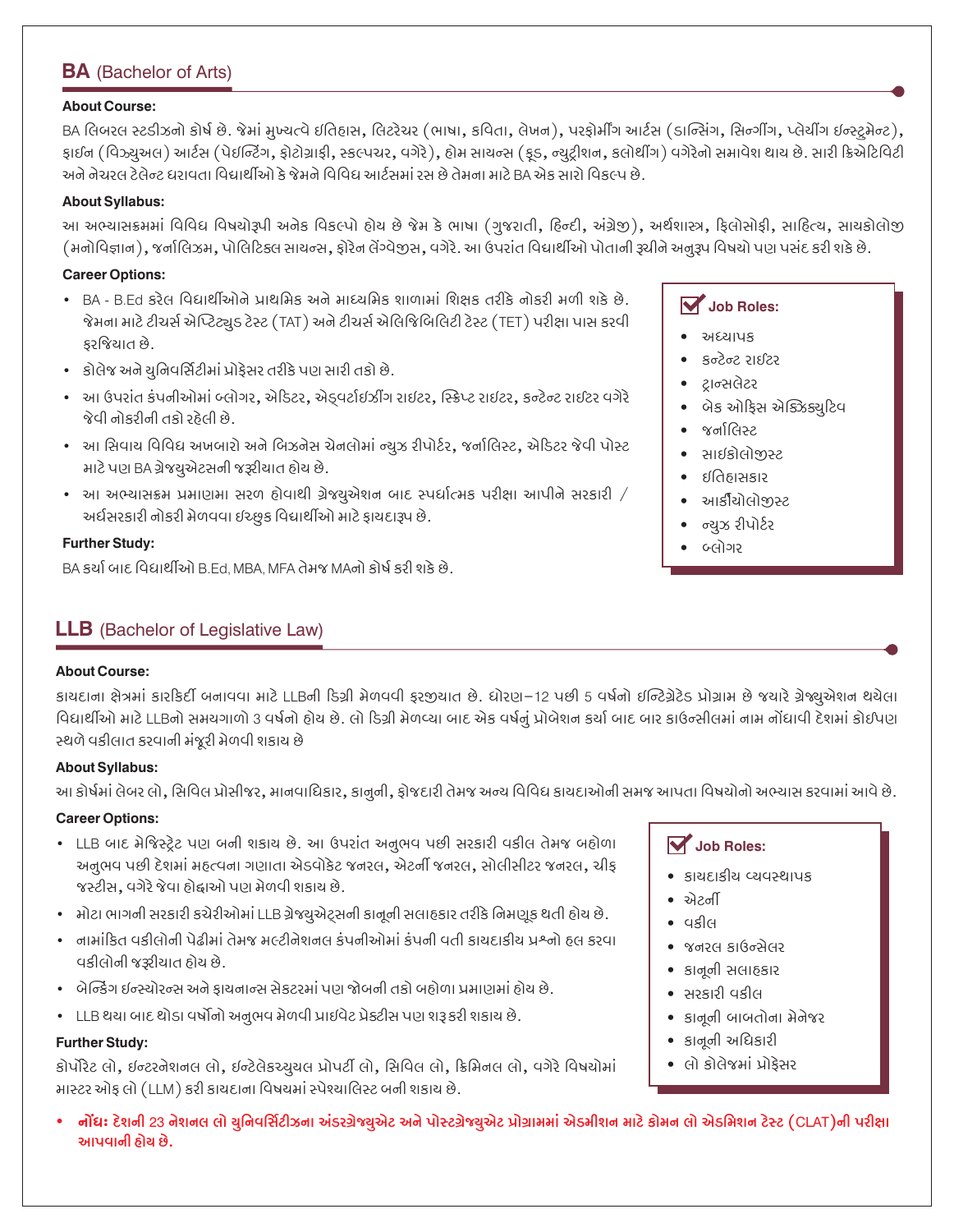# **CA** (Chartered Accountant)

#### **About Course:**

આ કોર્ષ ફાયનાન્સ અને એકાઉન્ટિંગને લગતો પ્રોફેશનલ કોર્ષ છે. CAનુ નિયમન ICAI, New Delhi દ્વારા કરવામાં આવે છે. જે વિદ્યાર્થીઓને એકાઉન્ટિંગ ગમતું હોય, કાયનાન્સમાં રસ હોય અને ધીરજ રાખીને આર્ટિકલશિપ કરી શકે તેમ હોય તેમના માટે CA એક ઉત્તમ વિકલ્પ છે.

આ અભ્યાસક્રમમાં 3 લેવલ હોય છે. (1) CA ફાઉન્ડેશન (2) CA ઈન્ટરમિડીચેટ અને (3) CA ફાઈનલ. ધોરણ–12 પછી ફાઉન્ડેશન કોર્ષમાં રજિસ્ટ્રેશન કરાવી શકાય છે. ત્યારબાદ ઈન્ટરમિડીયેટ અને પછી ફાઈનલની પરીક્ષા પાસ કરવાની હોય છે. અંદાજીત 5 થી 6 વર્ષનો સમય લાગે છે. ગ્રેજયુએશન પછી ફાઉન્ડેશન કોર્ષ કરવાનો હોતો નથી. ડાયરેક્ટ ઈન્ટરમિડીચેટ કોર્ષમાં રજિસ્ટ્રેશન કરી શકાય છે જેમાં અંદાજીત 4 વર્ષનો સમય લાગે છે.

ફાઈનલ પરીક્ષાનું રિઝલ્ટ માત્ર 7-8% જેટલુ જ આવે છે. ગુજરાતમાંથી દર વર્ષે અંદાજિત 500 વિદ્યાર્થીઓ CAની કાઈનલ પરીક્ષા પાસ કરે છે.

#### **About Syllabus:**

CA અભ્યાસક્રમમાં એકાઉન્ટીંગ, બિઝનેસ લો, બિઝનેસ મેથેમેટીક્સ, બિઝનેસ ઇકોનોમિક્સ, ફાઈનાન્સીયલ મેનેજમેન્ટ, ટેક્સેશન, કોર્પોરેટ લો વગેરે વિષયોનો સમાવેશ થાય છે.

#### **Career Options:**

- પ્રાઈવેટ સેક્ટરની લગભગ બધી જ કંપનીઓમાં ટેક્સ અને એકાઉન્ટ્સના મેનેજમેન્ટ માટે CAની જરૂરિયાત હોય છે.
- પબ્લિક સેક્ટર બેંક કે કોઈ પણ સરકારી સંસ્થાઓમાં કાઈનાન્સિયલ મેનેજમેન્ટ અને એકાઉન્ટિંગ તેમજ ટેક્સને લગતા કામો માટે અનુભવી CA ની જરૂરિયાત હોય છે.
- CA થયા બાદ પ્રાઈવેટ કન્સલ્ટન્સી પણ શરૂ કરી શકાય છે.

#### **Further Study:**

CA પૂર્ણ કર્યા બાદ કોમર્સ અને મેનેજમેન્ટ વિષયમાં Ph.D. કરી શકાય છે.

# **CS** (Company Secretary)

#### **About Course:**

CS કંપની લો અને વહીવટી કાર્યને લગતો પ્રોફેશનલ કોર્ષ છે. આ કોર્ષનું નિયમન ICSI (ઈન્સ્ટિટ્યૂટ ઓફ કંપની સેક્રેટરીઝ ઓફ ઈન્ડિયા) દ્વારા કરવામાં આવે છે. જે વિદ્યાર્થીઓને કાયદાકીય અને વહીવટી વિષયો ગમતા હોય અને ધીરજ રાખીને ઈન્ટર્નશિપ કરી શકે તેમના માટે CS એક ઉત્તમ વિકલ્પ છે.

આ અભ્યાસક્રમમાં 3 લેવલ હોય છે. (૧) CS ફાઉન્ડેશન (૨) CS એક્ઝિક્યુટિવ અને (૩) CS ફાઈનલ. ધોરણ 12 પછી ફાઉન્ડેશન કોર્ષમાં રજિસ્ટ્રેશન કરાવી શકાય છે. ત્યારબાદ એક્ઝિક્યુટિવ અને પછી ફાઈનલની પરીક્ષા પાસ કરવાની હોય છે. અંદાજીત 5 થી 6 વર્ષનો સમય લાગે છે. ગ્રેજચુએશન પછી ફાઉન્ડેશન કોર્ષ કરવાનો હોતો નથી. ડાયરેક્ટ એક્ઝિક્યુટિવ કોર્ષમાં રજિસ્ટ્રેશન કરી શકાય છે જેમાં અંદાજીત 4 વર્ષનો સમય લાગે છે.

ફાઈનલ પરીક્ષાનું રિઝલ્ટ માત્ર 5-8% જેટલુ જ આવે છે.

#### **About Syllabus:**

CS અભ્યાસક્રમમાં બિઝનેસ મેનેજમેન્ટ, એથીક્સ, કેપિટલ માર્કેટ, મેનેજમેન્ટ એકાઉન્ટીંગ, બિઝનેસ લો, બેન્કિંગ લો, કોર્પોરેટ લો, બિઝનેસ ઈકોનોમિક્સ, ઓડીટીંગ, HRM, ઈન્ટરનેશનલ લો, ઈન્ટરનેશનલ ટેડ, ફાઈનાન્સીચલ મેનેજમેન્ટ, જોઈન્ટ વેન્ચર વગેરે વિષયોનો સમાવેશ થાય છે.

#### **Career Options:**

- મોટાભાગની કંપનીઓમાં કાયદાકીય અને વહીવટી કાર્યો માટે CSની જરૂરિયાત હોય છે.
- પબ્લિક સેક્ટર બેંક કે કોઈપણ સરકારી સંસ્થાઓમાં કાયદાકીય, વઠીવટી, ડોક્યુમેન્ટેશન, કોર્પોરેટ ગવર્નન્સ અને ઘંઘાકીય તથા સરકારી વ્યવહારો જેવા કાર્યો માટે અનુભવી CSની જરૂરિયાત હોય છે.
- બીઝનેસ લો અને કો–ઓપરેટીવ લો. શેર માર્કેટ. ઈન્વેસ્ટમેન્ટ મેનેજમેન્ટ. કોર્પોરેટ ગવર્નન્સ. કન્ઝ્ચમર પ્રોટેક્શન લો, ઈન્સ્ચોરન્સ અને કોર્પોરેટ સોશિયલ રીસ્પોન્સીબીલીટી વગેરે જેવા ક્ષેત્રોમાં પણ સારી ક્રેરીચર બનાવી શકાય છે
- CS થયા બાદ પ્રાઈવેટ કન્સલ્ટન્સી પણ શરૂ કરી શકાય છે.

#### **Further Study:**

CS પૂર્ણ કર્યા બાદ કોમર્સ અને મેનેજમેન્ટ વિષયમાં Ph.D. કરી શકાય છે.

### $\overrightarrow{M}$  Job Roles:

- એકાઉન્ટન્ટ
- કાચનાન્શિયલ પ્લાનર
- $\bullet$   $\theta$ <sub> $\sigma$ </sub> $\circ$
- કરવેરા સલાહકાર
- કોલેજ/યુનિવર્સીટી પ્રોફેસર
- $\bullet$  ઓડીટર
- ∙ પ્રાઈવેટ કન્સલટન્ટ
- કોસ્ટ એસ્ટિમેટર
- બજેટ એનાલિસ્ટ
- मेनेश्नेन्ट એકાઉન્ટન્ટ

### $\overline{\mathbf{V}}$  Job Roles:

- કંપની સેક્રેટરી
- આસિસ્ટન્ટ બોર્ડ ઓફ ડાયરેક્ટર
- કંપની રજીસ્ટાર
- લીગલ એડવાઈઝર
- ચીક એડમિનિસ્ટેટર
- प्रिन्सीपाल सेफ्रेटरी
- એડમિનિસ્ટેટીવ સેક્રેટરી
- મેનેજીંગ ડાયરેક્ટર
- કોલેજ/યુનિવર્સીટી પ્રોફેસર
- કરવેરા સલાઠકાર
- પાઈવેટ કન્સલટન્ટ
- ઇન્વેસ્ટમેન્ટ મેનેજર